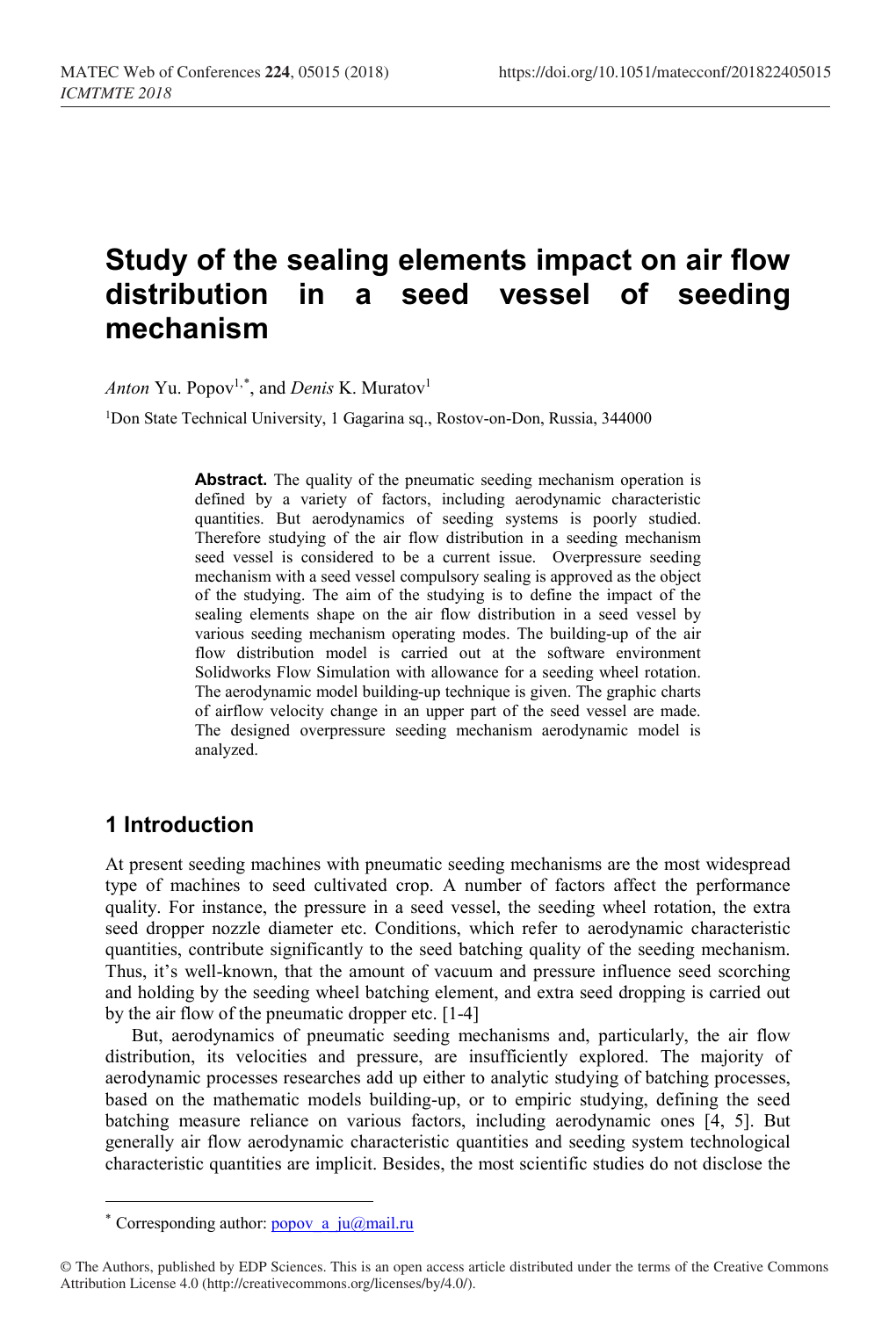full picture of the seed batching process, especially as regards the air flow distribution and the effects of structural elements inside the seeding mechanism pneumatic seed vessel. That's why, studying and modeling of the air flow distribution processes within the seed vessel and the determination of the influence of the seeding mechanism structural elements are an urgent task.

#### **2 Design and function of the pneumatic seeding mechanism**

Vacuum or pressure can be applied for seed batching in seeding mechanisms. According to it, pneumatic seeding mechanisms can be divided into vacuum and overpressure mechanisms [1, 2, 5].

As an object of our study we'll view the seeding mechanism, working at overpressure [5] and presented at the fig. 1a. This very type of pneumatic mechanisms, despite the vacuum ones, provides high seed batching measures at high rate of sowing.



**Fig. 1.** General view of the overpressure seeding mechanism (a) and dimensions of the protuberance (b): R1 and R2 - the radii of the curvilinear walls; 1 - housing; 2 - shaft; 3 - seeding disk; 4 - aperture of the metering element; 5 - protuberance; 6 - transport channel; 8 - input channel; 9 - nozzle; 10 – cover.

The overpressure pneumatic mechanism operates the following way.

Seeds are filled from the hopper by gravity from the seed vessel. The air is injected into the seed vessel through the nozzle to discard excess seeds and creates an overpressure. Seeds under the influence of overpressure are captured by the batching elements of the rotating seeding wheel. Seized seeds are transferred to the upper part of the seed vessel, where excess seeds are removed by the air flow created by the nozzle and then into the transport channel. Being in the transport channel, the batching element with the seed is cut off by the projection from the effect of overpressure. The protuberances have a complex shape, which is a curvilinear quadrilateral with cut corners (Fig. 1b). Some sides of the protuberances are rectilinear, while others are bounded by arcs concentric to the axis of seeding wheel rotation. Performing protuberances with cut off angles of 30 ° will ensure a guaranteed ejection of seeds without pinching [6]. In the transport channel, the seeds move to the lower part of the mechanism body, where they are dumped into the opener.

A distinctive feature of the seeding mechanism under consideration from other overpressure devices is the use of protuberances and a transport channel made in the mechanism body to isolate the seed vessel from the external environment during batching elements capture, transportation and discharge of seeds into the opener. However, the protuberances, along with merits, as sealing elements, have a disadvantage. They worsen the quality of dumping excess seeds in the upper part of the seed vessel, that is, they increase two-piece, three-piece feeds and feedings of higher order. This can be seen from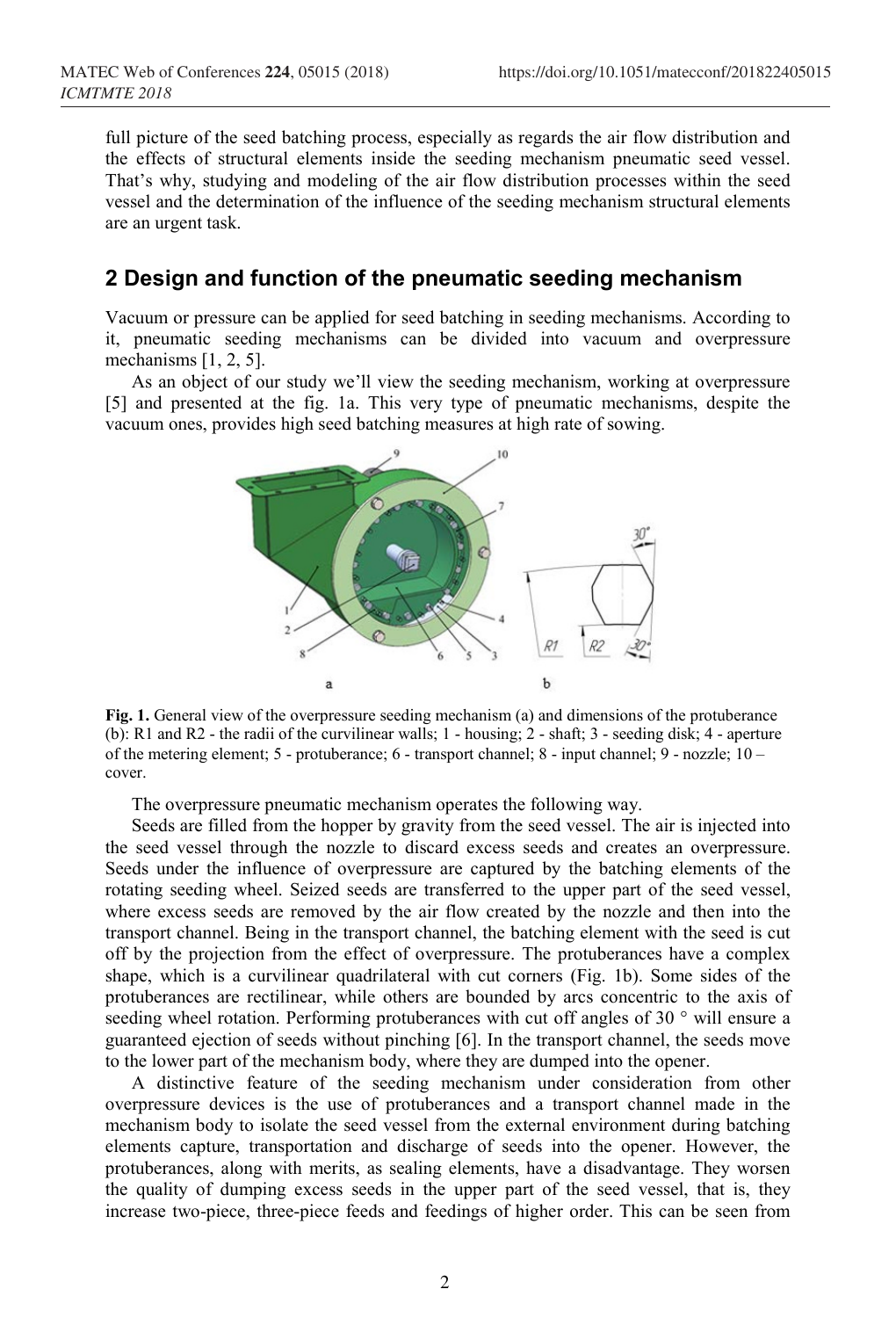empiric studies. So increasing the distance between the protuberances from 22 to 28 mm leads to a change in the frequency of two-piece feeds of corn seeds in the range from 2.6% to 3.6%. [5]. In addition, from previous studies, it follows that the shape of the protuberances affects the batching of the seeds, in particular the damage to the seeds and the quality of their supply [6].

## **3 Aim and tasks of the study**

The air flow velocity of the seeding wheel spreading in the longitudinal plane must be in the range of the speed of waving or higher to ensure that extra seed are thrown off by air. It is known from hydrodynamics that the shape of a physical body influences the character of the air flow distribution. Consequently, the shape of the outriggers of the seeding wheel influences the air flow distribution in the discharge zone of the extra seeds of the seeding mechanism.

But because of the complexity of the aerodynamic processes and the large number of factors of a constructive and technological nature occurring in the enclosed space of the seeding mechanism, the air distribution is ambiguous and highly dependent on the structural features of the seed vessel and operating modes, such as the air flow entering the seed vessel , seeding wheel rotation etc.

Therefore, the aim of the study is to determine the effect of the sealing elements shape on the air flow distribution in the seed vessel in the overpressure mechanism under consideration.

To achieve the aim of the study, it is necessary to solve the following tasks: 1) to develop a model for constructing the aerodynamic model of the mechanism; 2) to determine the initial and boundary conditions of the model and the criteria for the convergence of the calculation; 3) to simulate and analyze the air flow velocity distribution in the seeding mechanism seed vessel, in particular in the zone of dropping extra seeds at different air flow rates.

#### **4 Methods of the study**

With the development of software and hardware base of computer technology and the possibility of carrying out numerical spatial modeling of air flows, it became possible to use computer simulation on the basis of numerical calculations as an a priori method of aerodynamic processes studying occurring in the seeding mechanism [7]. For computer simulation of air flow distribution, the Solidworks Flow Simulation software module is well suited for solving gas dynamics applications. In Solidworks Flow Simulation, fluid motion is calculated on the basis of the Navier-Stokes equations [8].

The algorithm for constructing the mechanism aerodynamic model consists of the following stages: 1) development of a pneumatic mechanism spatial model for precise seeding; 2) determination of the calculation area; 3) definition and specification of the rotation local area; 4) setting the boundary conditions; 5) construction of the initial calculation grid and determination of its adaptation parameters by solution and boundary conditions; 6) definition and assignment of surface aims; 7) performance of calculation and estimation of accuracy by the grid convergence method; 8) graphical representation of calculation results.

For the aerodynamic calculation, the following initial conditions are defined: air is chosen as a fluid; ambient temperature - 20  $^{\circ}$ C; The rest of the characteristic quantities are left by default. The following boundary conditions of the model are determined: the air flow volume at the inlet to the nozzle of the pneumatic mechanism is set at levels 15, 25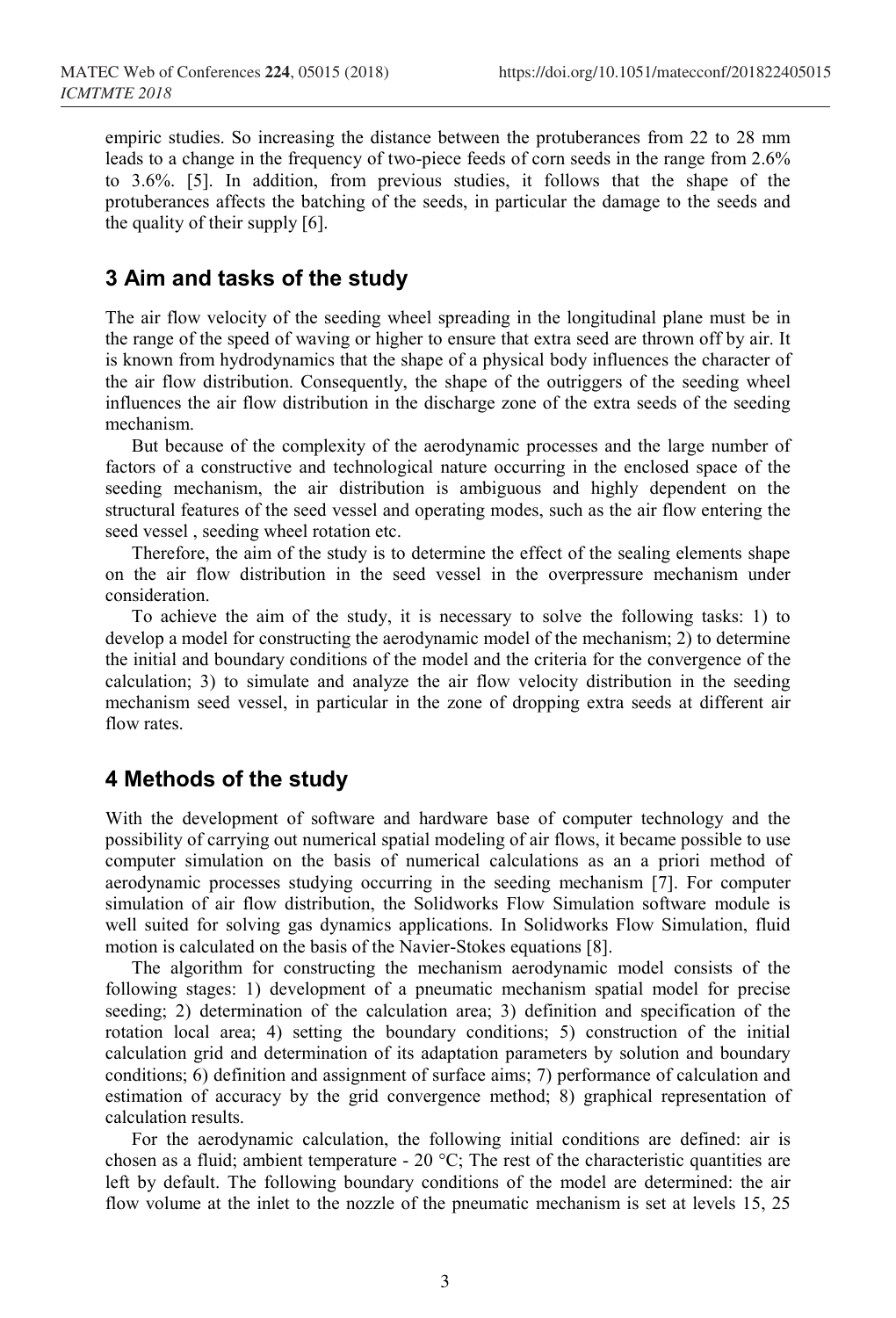and 35 l/s; the ambient pressure is set at 101325 Pa. Levels of variation in air flow are selected on the basis of previous experimental studies and are due to the cultivated crop and seeding rate [5]. The static pressure on the surface of the seeding wheel on the seed vessel side and the air flow volume at the outlet through the holes of the seeding wheel batching elements are taken as criteria for the convergence of the calculation.

Since the seed batching process is based on the uniform rotation of the seeding wheel, this aspect must be taken into account when constructing the aerodynamic model of the seeding mechanism. To do this, the shaft and the seeding wheel with the projections are assigned a rotating area, by setting the local rotation area using the Solidworks Flow Simulation software toolkit [8]. The rotation frequency of the seeding wheel is adopted at the level of 50 rpm, which corresponds to the average rates of seed sowing for most tilled crops [5]. The entrance to the model is equipped with a nozzle for a seed dropper. Seeding wheel batching elements are taken as an output.

## **5 Calculation results**

As a result of the calculation, isolines for the air flow velocity distribution in the frontal projection of the seeding wheel at different air flow rates, which are shown in Fig. 2. At the same time, the air flow velocity is recorded in the plane of the parallel front surface of the wheel with a displacement of 3 mm, which corresponds to about half the nominal diameter of the seed.

To determine and analyze the influence of the wheel protuberances on the air flow distribution, charts are constructed of the variation in the air flow velocity v (fig. 2) in the upper part of the seed vessel at different distances from the center of the seeding wheel along arcs concentric to its axis of rotation. The position of the arcs is shown in Figure 2a. They determine the boundaries of the location of extra seeds in the batching process. The abscissas are the distances L between the protuberances along the arcs, the concentric circles of the batching elements centers (Chart 2 of Fig. 2), and the largest (Chart 1 of Fig. 2) and the smallest (Chart 3 of Fig. 2) radii of the circumferences of the protuberance walls.



**Fig. 2.** Air flow velocity distribution in the extra seed dropping area with air flow values of 15 l/s (a), 25 l/s (b) and 35 l/s (c): 1 - arc along the largest radius of the protuberance wall, 2 - arc along the circumference of the batching elements centers, 3 - arc along the smallest radius of the protuberance wall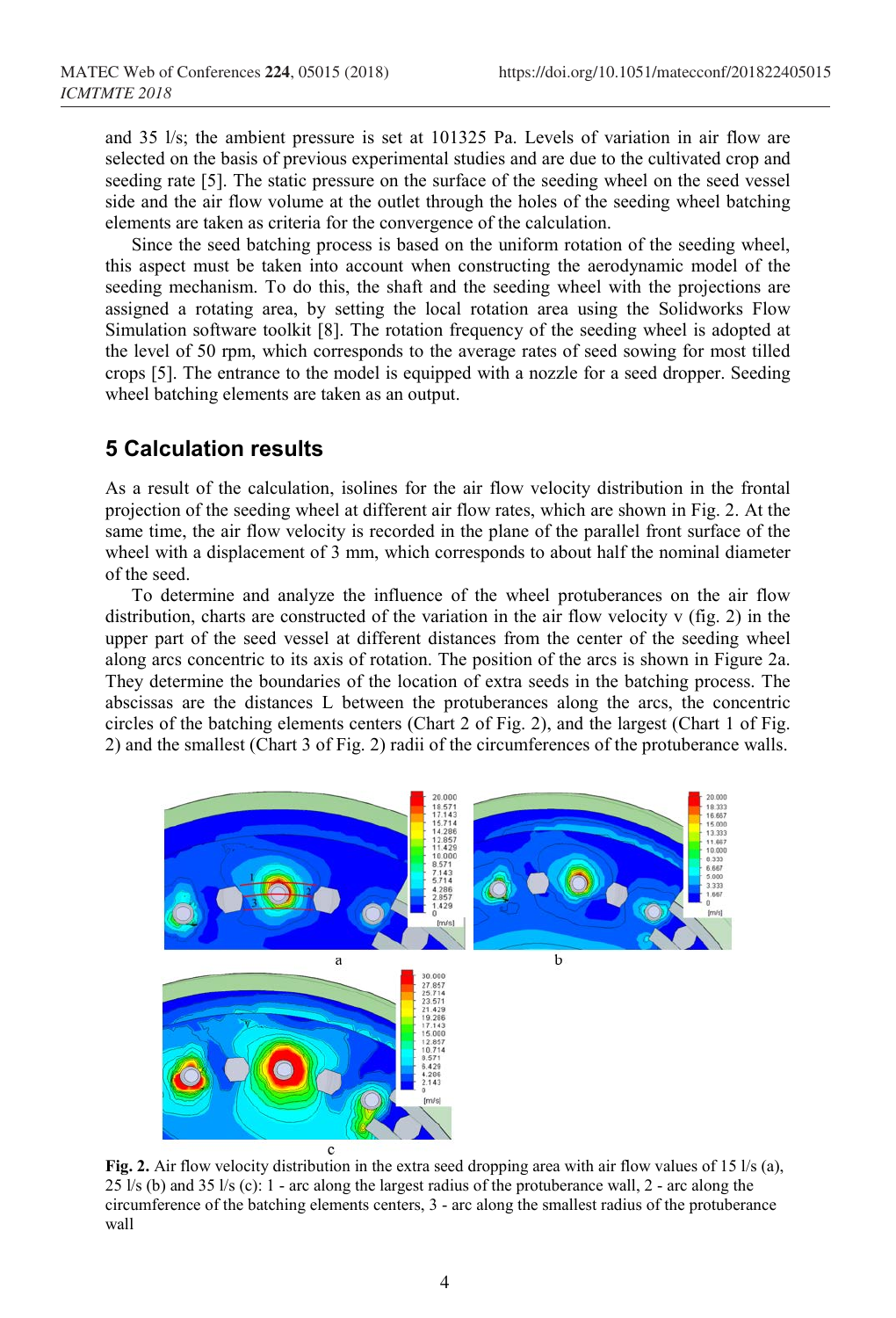*ICMTMTE 2018*



**Fig. 3.** Change in the air flow velocity in the upper part of the seed vessel along arcs of circles between the protuberances at an air flow rate of 15  $\frac{1}{s}$  (a), 25  $\frac{1}{s}$  (b) and 35  $\frac{1}{s}$  (c): 1 - radius of the circumferences of the protuberance walls; 2 - chart on the arc, concentric circle of the batching elements centers; 3 is a chart of the arc of the smallest radius for the protuberance wall circumferences.

On analyzing the isolines and charts of air flow distribution, the following conclusions can be drawn. At all selected levels of air flow variation, the protuberances influence the air flow distribution in the extra seed dropping area.

The greatest variation in the air flow velocity is observed at an air flow rate of 35 l/s. The air flow velocity varies from 0.26 to 74.19 m/s. The smallest change in the air flow velocity is observed with an air flow rate of 25  $\frac{1}{s}$  and is within the range of 0.32-16.9 m/s. At the same time, the absence of data on the section of 6-13 mm in terms of air flow velocity in the charts 2 of Fig. 3, is explained by the seed caught in the measurement area held at the batching element aperture.

It can be seen from the charts that in the section of 6-13 mm where the seed is located, at all levels of air flow rate variation, the air flow velocity is more than 4.5 m/s, which is comparable with the seed crop growth velocity of 6-15 m/s. However, at an air flow rate of 35 l/s, the flow rate is much higher than the rate of seed waning and is within 24.1-74.19 m/s. This significantly increases the likelihood of removing not only extra seeds, but also the main seed held at the opening of the batching element, and can lead to an increase in zero feeds. This is confirmed by previous experimental studies of this seeding mechanism [5]. Therefore, it is recommended to set the air flow rate for this outlet design of the seeding wheel with cut corners to below 25 l/s.

# **6 Findings**

As a result of the study, with the help of the program module Solidworks Flow Simulation the model of air flow distribution in the overpressure seeding mechanism seed vessel was developed, taking into account the seeding wheel rotation. An algorithm for constructing an aerodynamic model is developed. The nature and analysis of the air flow distribution in the upper part of the seed vessel, in the area of dropping extra seeds in constructive design of the protuberances with cut corners is determined. The constructed model of overpressure seeding mechanism aerodynamics can be a basis for carrying out of the further researches and modernization of seeding mechanism of the given kind.